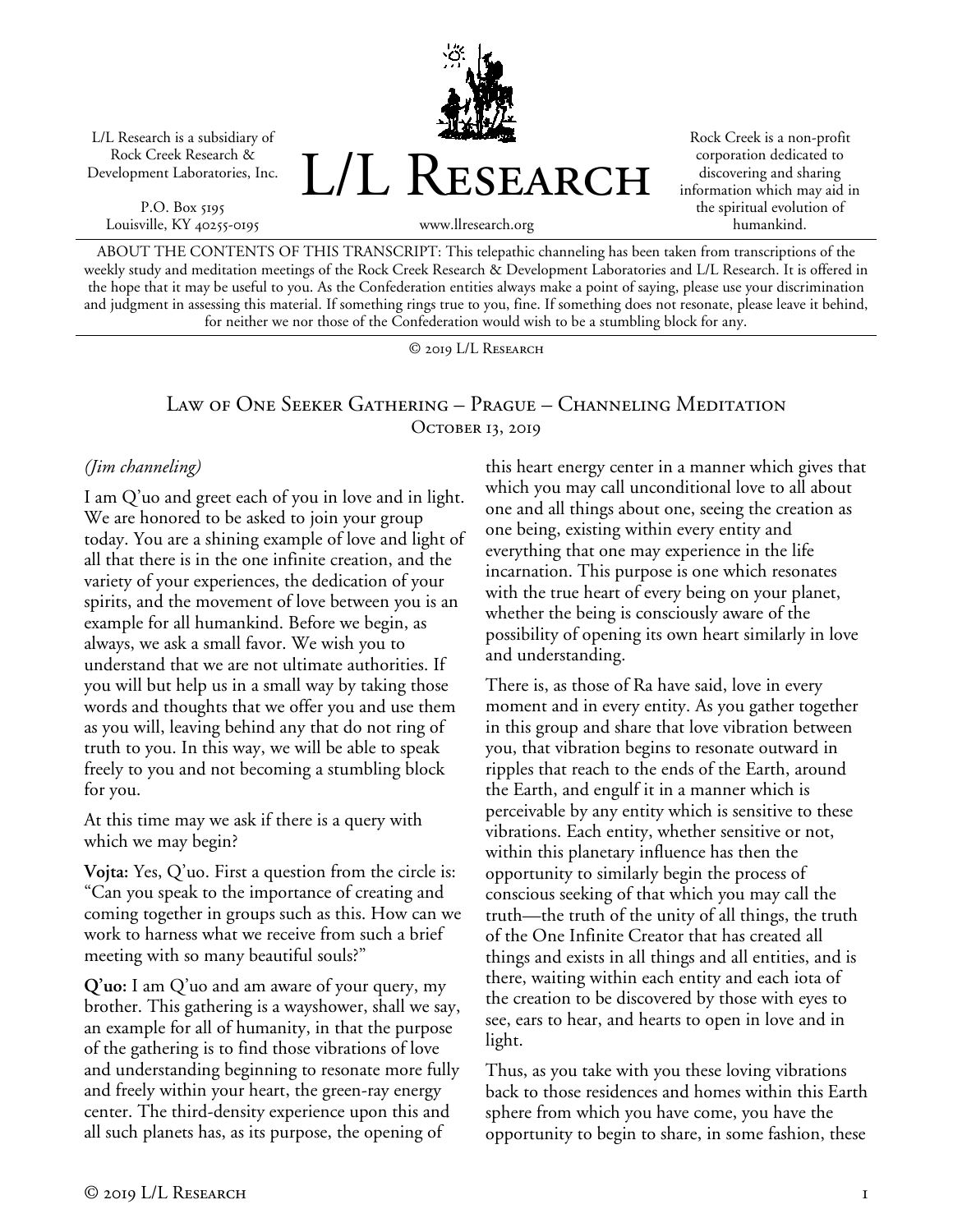vibrations with those that you meet in your daily round of activities, for each of you has made what you may call the preincarnative choices to see the world about you in a certain fashion that allows you to learn those lessons that are most important to you in this incarnation.

Thusly, if you can imbue each experience, each generation and experience of catalyst with these loving vibrations, you have made a large step forward within the metaphysical realms to bring this power of love into the daily round of existence, into the mundane environment which is the third-density illusion in which you live and move and have your being at this time.

As you are able to do this, you are sowing seeds of love and understanding all about you, within the environment, within the entities you meet, within the air that you breathe, within the soil upon which you walk. These loving vibrations, then, consciously sown, have the opportunity to bloom and grow and bear fruit, as others become either consciously or subconsciously aware of their existence within their own being. Thus, you are, like the Johnny Appleseed of love and light. You wander where you may, seeding the planetary influence and its population with the love vibration.

Is there a further query, my brother?

**Austin:** Q'uo, the next question from the circle is: "I was wondering: in service to others, is there or can there exist a warrior aspect or energy?"

**Q'uo:** I am Q'uo and am aware of your query, my brother. This query is an interesting one, in that it puts forth the possibility of that which would seem contraindicated—the warrior characteristic or mentality that would not normally be seen as a companion of the fourth density of love and understanding. But, within your third-density illusion which is so heavy and problematic at this time for so many people, with so many divisions between entities, so much doubt, anger, confusion and separation, it is not an easy process for the conscious seeker of truth to move through the illusion about it in a loving manner at all times. There are difficulties that prohibit in some instances the freely shared love and light when it seems to be rejected and thrown back into one's face, causing one to feel perhaps to be a failure.

We would suggest that the warrior mentality is one which may be defined as fearlessness, the ability to continue in the face of seeming despair, hopelessness, or failure, to give that which is of love and of light regardless of the response of any entity about you. Indeed, to receive any response with love and light, for this is the purpose of this illusion—to learn the ways of love. And, if you are able, under any circumstance, to respond to any catalyst with love, you have triumphed in a warrior-like fashion over those forces of darkness which would wish for this darkness and separation to prevail upon this planet.

Thus you move forward without fear of rejection, without fear of any type of difficulty that may stop your intense desire to seek and to serve the One Infinite Creator within all entities that you meet, for if you speak to that One Creator in all entities that you meet, in love and in light, at some level, the Creator will respond and return your love and light in kind, and then the love and light of the One Infinite Creator will continue to grow more and more within this planetary influence as it moves more and more into the fourth density of love and light and understanding.

Is there another query at this time?

**Trish:** Yes, thank you Q'uo. The next question from the circle is: "At times I have found it difficult to differentiate between discernment and judgment of a situation or others' actions. I have the desire to share by interpretation of a situation, or others' actions, but I've found it difficult without infringing on the others' free will. How can I know when it is appropriate to share my thoughts with

others?" **Q'uo:** I am Q'uo and am aware of your query, my sister. Each conscious seeker of truth has within it the desire to be of service to others, for that is, indeed, the heart of the positive path that seeks to be of service whenever possible. The determination of the possibility of service is one which is oftentimes left to the intellect, in which case there is the necessity for some type of discernment or judgment that may give you certain qualities or parameters within which it is appropriate to share that which is yours to share, and we do not say this is not appropriate. If you feel that it is necessary to wait until you are asked by any entity to share that which is the heart of your seeking, then, by all means make this your method of being of service.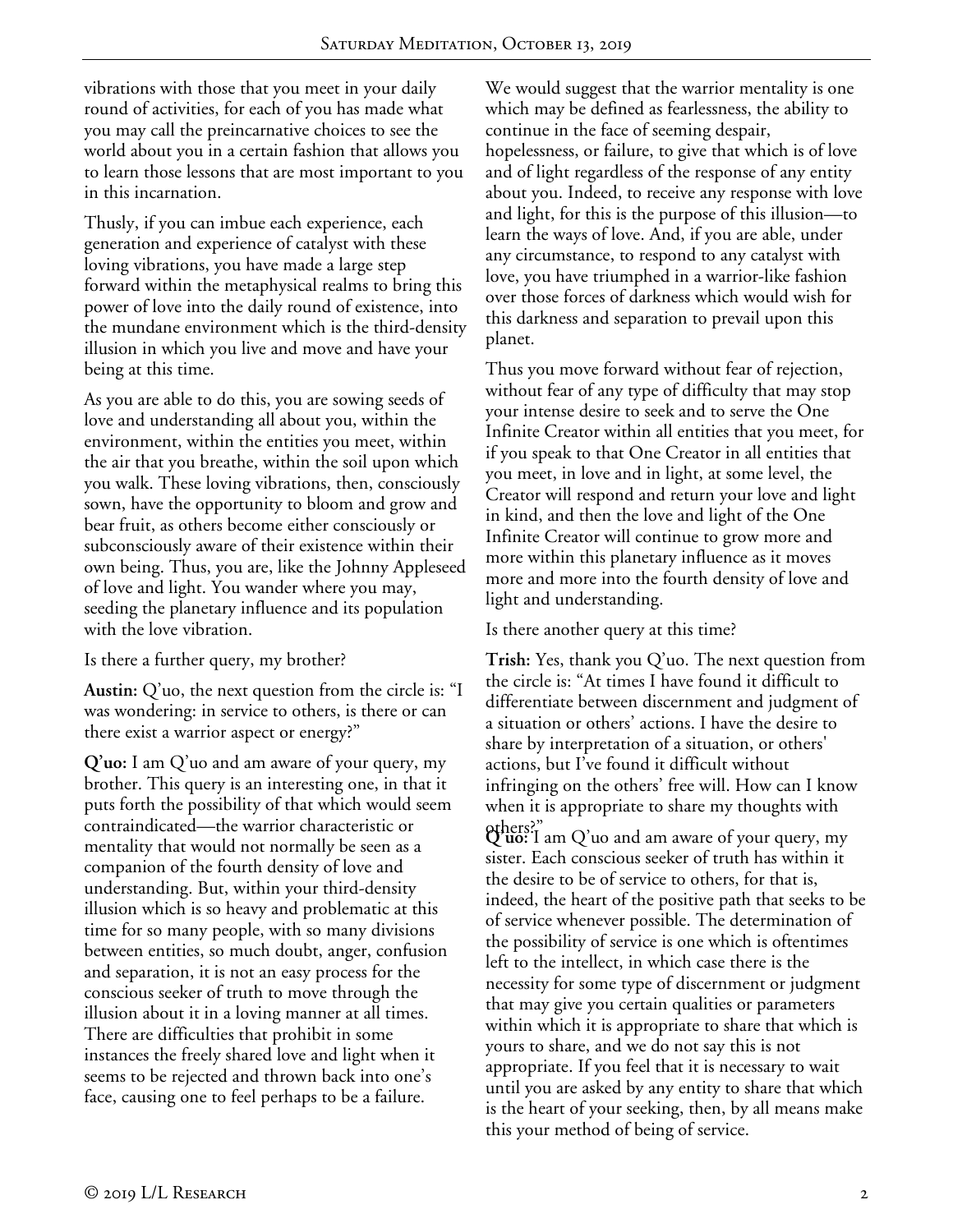However, if you wish, you may also look within your own heart at the level of the intuitive comprehension of the appropriateness of being of service to others when your heart tells you the moment is right for the sharing of that which is yours to share. Your intuitive nature is that which connects your conscious mind to your unconscious mind, and furthermore, connects you to the greater mind of the racial mind, the planetary mind, and the cosmic mind, so that you are resourcing the deeper levels of intelligence that are yours to call upon in any moment of doubt or possible sharing of that which is yours to share.

Thus, if you exercise your intuition in other areas of your life experience as well—for example, as to which road to take in the pursuing of your daily round of activities, which entity to consult for such information as would be necessary for you to obtain for one reason or another, or any way that you do not have obvious direction in the movement of yourself and your path throughout the daily round of experience—The exercise of intuition is that which may be most helpful to you as you continue your journey of seeking to be of service to others.

Is there a further query at this time?

**Romi:** Greetings, Q'uo. Next question from the circle is: "Can you comment on positive catalyst? Does positive catalyst exist, and how is it balanced?"

**Q'uo:** I am Q'uo and am aware of your query, my brother. My friends, we would suggest that all catalyst may be seen as positive or negative, for it is, in truth, neutral in its own beingness. The choice of each entity as to how the catalyst is used, determines the positive or negative nature of catalyst. Positively oriented entities, then, would look at any catalyst that they come before in their daily round of activities and use it in a manner which could produce positive polarization. Just so, negatively oriented entities may look at any catalyst that comes their way as negatively oriented if they are able to use it to dominate or control another, and thereby increase their own power of service to self. Thus, the catalyst itself is of a neutral nature. Its use, and how it is used, and what it produces, determines whether or not it may be seen to be positive or negative as a result.

Is there another query at this time?

**Gary:** Yes, Q'uo, the final question from the circle says: "How can we be more intimate with our own bodies and with the land to which we belong, and are those two interlinked?"

**Q'uo:** I am Q'uo and believe that we perceive the query, that intimate is the operative word. Is this correct?

## **Gary:** Yes, Q'uo, that's correct.

**Q'uo:** We thank you, my brother. The intimacy that is possible for each seeker of truth to obtain, to share, and to build upon, is that which realizes the unity of all creation, for as the seeker attempts to become more intimate with its own self or with another self, or with its environment in which it moves, [it] is attempting to become more knowledgeable of, to increase its experience of, and its appreciation of, the One Creator which exists in all things and in all entities.

This intimacy is a kind of conscious union with the small self, the greater self, and all selves that reflect some portion of the One Infinite Creator. The intimacy that is possible for each entity to experience and express becomes that which is a unifying factor so that when the eyes look upon the world about one, there is less and less division and separation noted and experienced, and instead there is more of the feeling of oneness with all of creation—which is, indeed, the truth of the creation, thus the intimacy of which you speak is a tool which may be utilized to increase one's perception of that which is the truth, that the One Creator exists in all things, and is there deep within each entity waiting to be discovered, to be expressed, to be loved, and to be experienced as the greater self that exists within the smaller self.

Is there any other query at this time from anyone within the circle of seeking?

**Questioner:** Q'uo, I'd like to build upon the question about positive catalyst. Can catalyst be something happy and not necessarily always the 2x4 to the head, and if so, is there some balancing that's needed for that, or is that just easily accepted and, therefore, is not necessary to balance?

**Q'uo:** I am Q'uo and am aware of your query, my brother. The quality of happiness is one which is quite subjective in the experience of entities upon your planet, for if you look at the variety of entities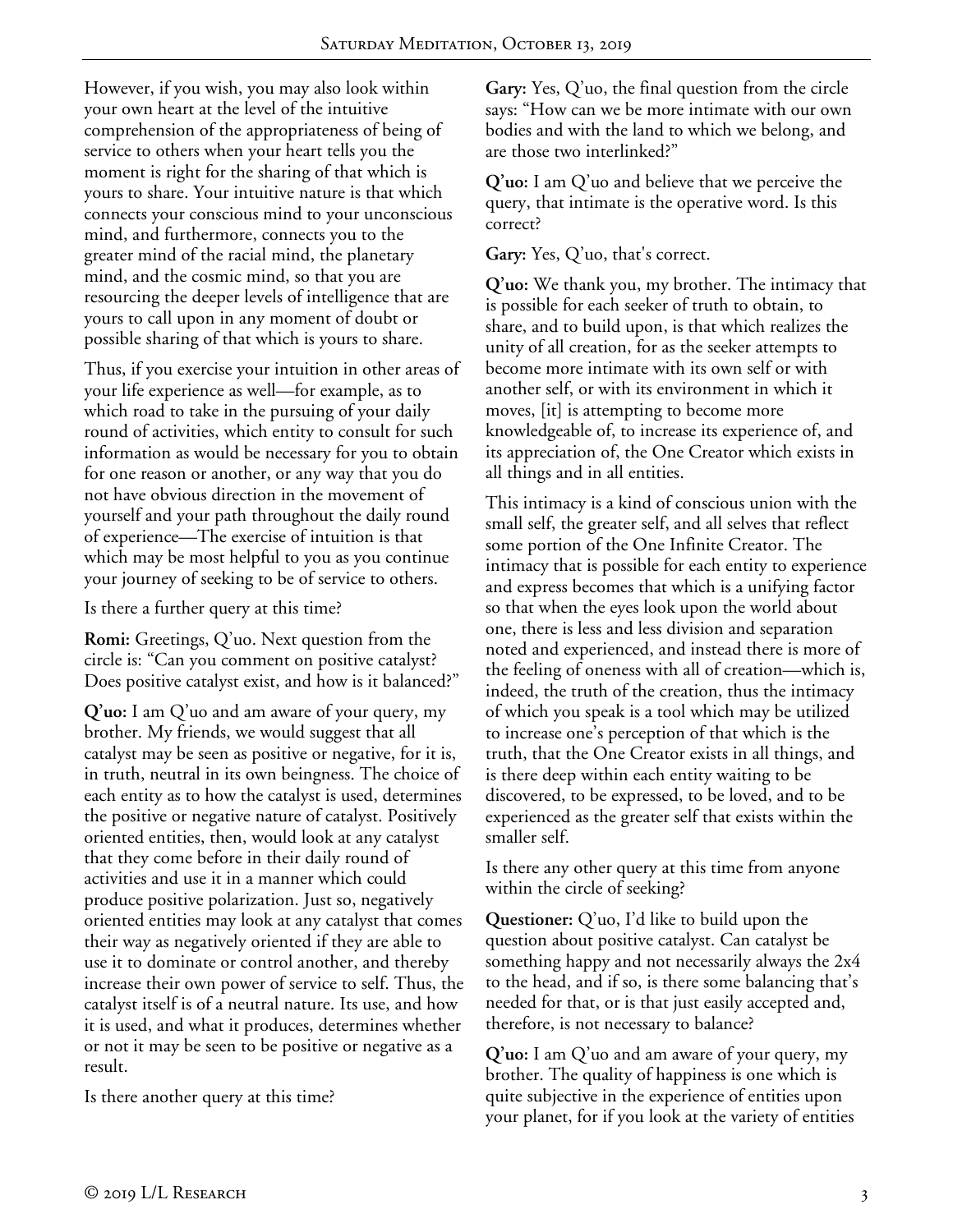that you meet within your daily round of experience, and ask each what would make them happy, you would find a great range of examples that might cause happiness in some, but not in others. There is happiness that comes from taking advantage of others and succeeding in getting what they have, and using it for one's own self in the negative polarity. In the neutral polarity, or lack of polarity, happiness may come from winning a lottery, from buying a new car, from digging a garden and planting it, from anything that one can imagine.

Thus, we recommend that one look at the experience of happiness as that which also might be balanced to one's benefit, so that the happiness which may have its antithesis as sadness, be seen as transitory experiences of the nature of your reality and of your own being. As one then sees a new level of happiness, perhaps emerging within one that is more spiritually oriented, the happiness of the feeling of love unconditional for all those about one, the happiness of seeking the One at each moment of one's existence, the happiness of feeling love for all of the creation, and so forth.

Thus, we would suggest that each seeker of truth look not just at that which makes one happy, but at that which is at the heart of the happiness—is it that which is transitory, that which is infinite, that which is enduring, that which is ennobling?—and thus be moved by the nature of what causes happiness, so that that quality may be balanced in one's own being.

Is there another query at this time?

**Questioner:** I have a question. Are our spiritual guides helping us all the time, or only when we ask?

**Q'uo:** I am Q'uo and am aware of your query, my brother. We would suggest that in truth both statements are correct, for spiritual guides have a self-chosen responsibility to do that which is of most use or benefit to those entities that are within their providence of guidance. At some point, an entity may, for example, ask for assistance in some matter, choosing a path of service of making spiritual choice as to one type of meditation or another, and so forth, and the guide, at some point, may provide a symbol or sign or indication to the entity that such and such a direction is the appropriate one to follow at this moment.

However, when there is no need for the guide to intercede, then the lack of intercession or guidance, if you will, is that which is felt by the guide to be of most assistance to the entity within its beingness and providence. Thus, the entity itself begins to gain more spiritual strength, shall we say, by exercising its own free will. It is a matter of the most appropriate means of being of service to one's guided spirits so that there is the most opportunity provided to accelerate the path of seeking for this

entity. Is there a final query at this time?

**Questioner:** May I ask a question? Is there, in the conceptual idea the Nikola Tesla mind projector, was it a metaphor for something, or is it possible to make it as a real device?

**Q'uo:** I am Q'uo. My sister, we must ask you to repeat your query, perhaps with more volume as this instrument's ears were unable to perceive some portions of your query.

**Questioner:** Is it Nikola Tesla last conceptual patent about mind projector, was it just his conceptual metaphor to introduce humanity to something bigger, or was it an attempt to create a real machine?

**Q'uo:** I am Q'uo and am aware of your query, my sister. The one known as Nikola was desirous of being of service to the population of this planet by giving them an example of a means by which their own mental abilities could be harnessed in a conscious fashion to be able to have an effect upon other portions of the One Creation in which the entity had its beingness. This mind projector was, therefore a kind of training aid that would allow entities to expand the abilities of their mental capacities to move into the spiritual realms and be able to fashion visual images of an inspirational nature that could inspire entities on a larger scale to have an expanded point of view that would see the world about them as more than simply a three dimensional expression of the mundane nature of third-density experience.

Thus, the mental configurations were meant to be of what you may call an artistic level of expression of the unity of creation reflected in a kind of fourdimensional metaphor that allowed each entity viewing such an expression to expand its own level of consciousness and ability to apprehend the depth of not only the artistic creation, but of the nature of reality in general, thus moving beyond the three